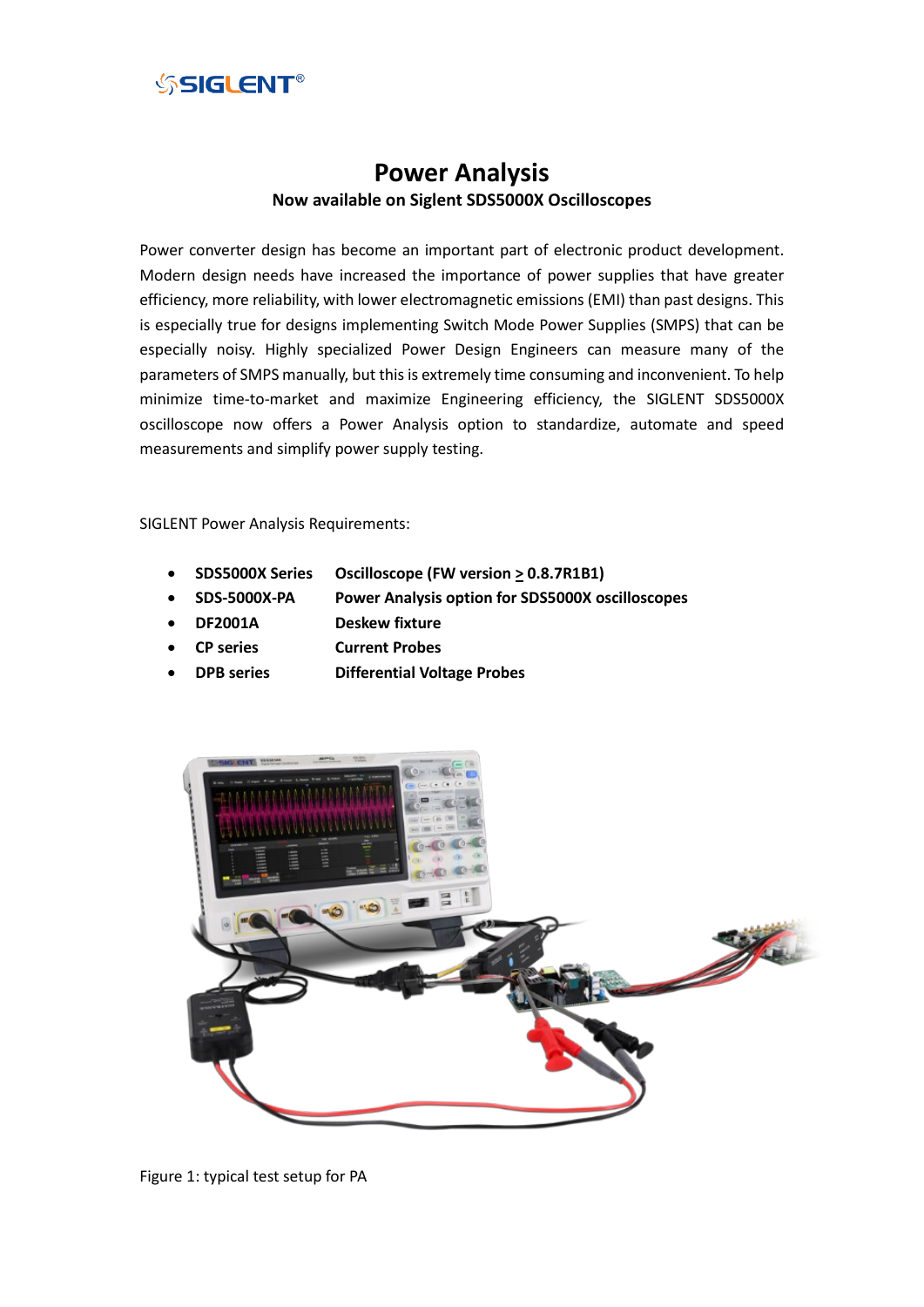## **SDS-5000X-PA provides the following measurements:**

The measurements are grouped into Input / Switching / Output sections.

Power Supply Rejection Ratio (PSRR) is also part of the PA option.

Bode Plot is included for free with SDS5000X firmware revisions > 0.8.7R1B1 and is available without the PA option.

### **Input Parameters**

Power Quality Power Factor, Real Power, Apparent Power, Reactive Power, Phase Angle, I&V Crest Current Harmonics Based on IEC61000-3-2 A/B/C/D, up to  $40<sup>th</sup>$  harmonics Inrush Current

### **Switching Parameters**

Switching Loss Power Loss, Energy Loss. Conduction: Waveform, Rds(on), Vce(sat) Slew Rate Top/Base of Voltage/Current, Modulation Ave, AC-RMS, Period, Width, Duty, Rise/Fall time etc.

**Output Parameters**

Output Ripple Turn On/ Turn Off Transient Response Efficiency

### **Frequency Response Measurements**

Power Supply Rejection Ratio (PSRR)

Control Loop Response (Standard function also available without PA option)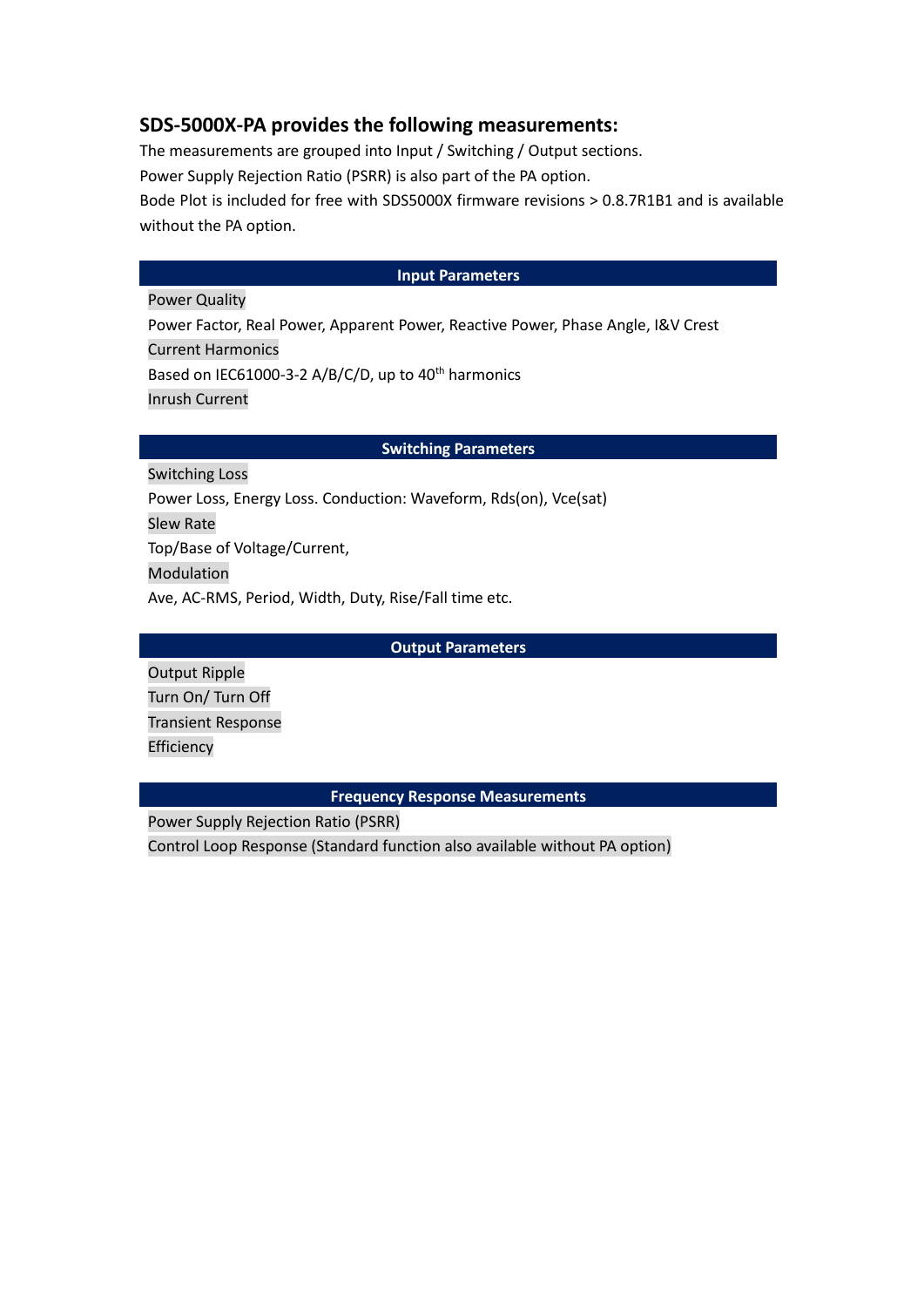## **Recommended Accessories:**

| <b>Siglent Current Probes</b> |                                                             |
|-------------------------------|-------------------------------------------------------------|
| CPL5100                       | Bandwidth: DC-600 kHz; Maximum continuous current 70.7 Arms |
| CP4020                        | Bandwidth: 100 kHz; Maximum continuous current 20 Arms      |
| CP4050                        | Bandwidth: 1 MHz; Maximum continuous current 50 Arms        |
| CP4070                        | Bandwidth: 150kHz; Maximum continuous current 70 Arms       |
| CP4070A                       | Bandwidth: 300 kHz; Maximum continuous current 70 Arms      |
| CP5030                        | Bandwidth: 50 MHz; Maximum continuous current 30 Arms       |
| CP5030A                       | Bandwidth: 100 MHz; Maximum continuous current 30 Arms      |
| CP5150                        | Bandwidth: 12 MHz; Maximum continuous current 150 Arms      |
| CP5500                        | Bandwidth: 5 MHz; Maximum continuous current 500 Arms       |

| <b>Siglent Voltage Probes</b> |                                                                             |
|-------------------------------|-----------------------------------------------------------------------------|
| DPB1300                       | Bandwidth: 50 MHz; Max Input: 600 V CATIII, 1000 V CATII                    |
| DPB4080                       | Bandwidth: 50 MHz; Maximum input differential voltage 800 V(DC + Peak AC)   |
| <b>DPB5150</b>                | Bandwidth: 70 MHz; Maximum input differential voltage 1500 V(DC + Peak AC)  |
| <b>DPB5150A</b>               | Bandwidth: 100 MHz; Maximum input differential voltage 1500 V(DC + Peak AC) |
| DPB5700                       | Bandwidth: 70 MHz; Maximum input differential voltage 7000 V(DC + Peak AC)  |
| <b>DPB5700A</b>               | Bandwidth: 100 MHz; Maximum input differential voltage 7000V(DC + Peak AC)  |

For more information about probes, please visit Siglent websites--SDS5000X--Accessories--Probes.

## **Deskew the current and differential voltage probes for accurate Measurements**

It is important to perform probe deskew calibration to eliminate the difference in propagation between probes. After initial setup, it is also recommended to perform another calibration if any physical changes to the setup have occurred. To make this process as simple-as-possible, we offer the DF2001A deskew fixture (shown below)



Figure 2: Probe deskew with Siglent DF2001A deskew fixture.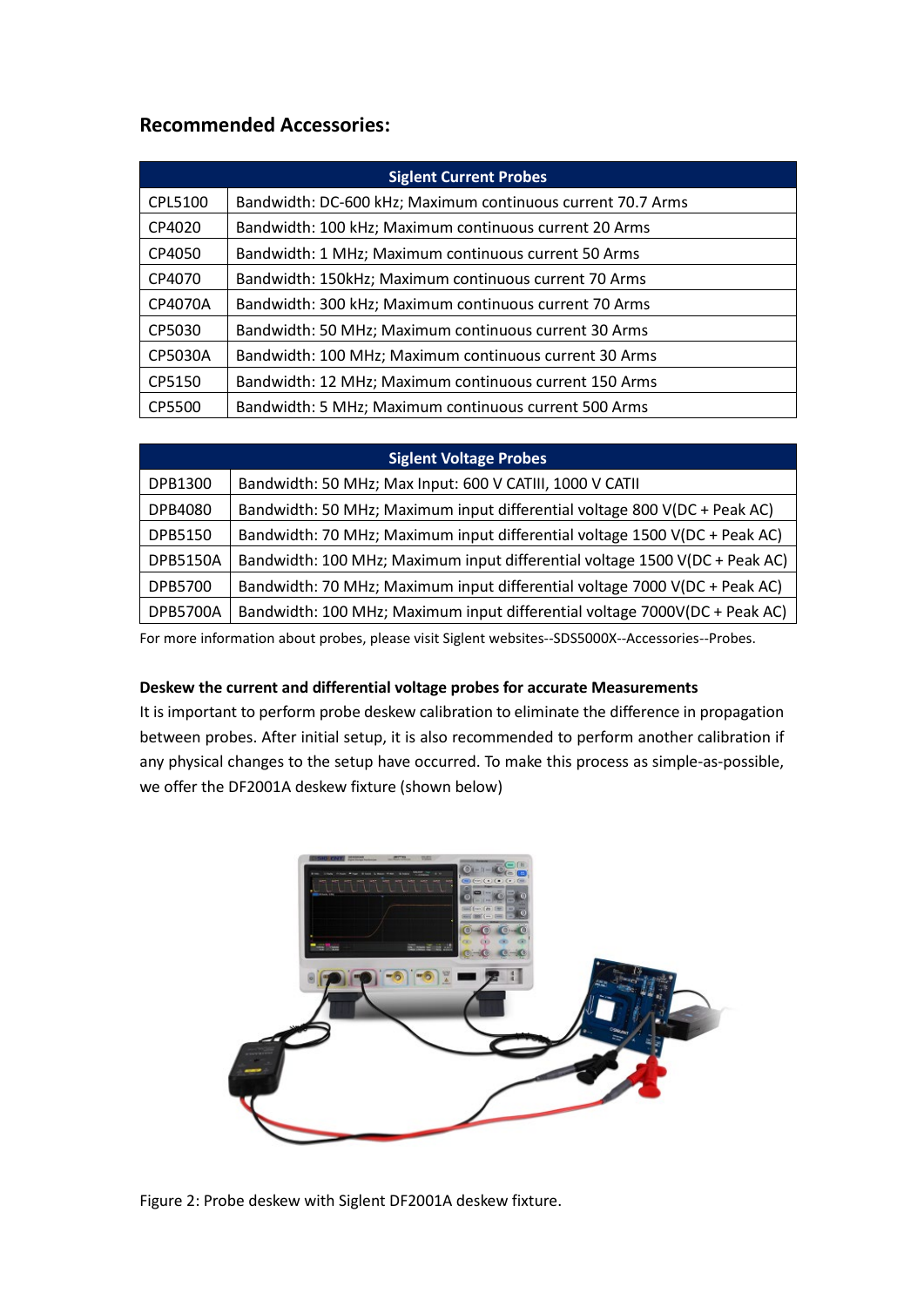The Power Analysis option includes a graphical connection setup guide that provides key connection information for common design types, making measurement setup easy. The tests process is also simple: Perform the physical connections, enter the required parameters, and start the measurements. The instrument will perform the testing and report the results automatically.



Figure 3: Example of the Connection setup diagram



All the data can be stored to USB. Just press the Print menu button. The onboard web control interface can also be used to retrieve pictures and data remotely over LAN connections.

Siglent SDS5000X Power Analysis and Bode Plot function are very convenient and a great time saving option for power circuit engineers.